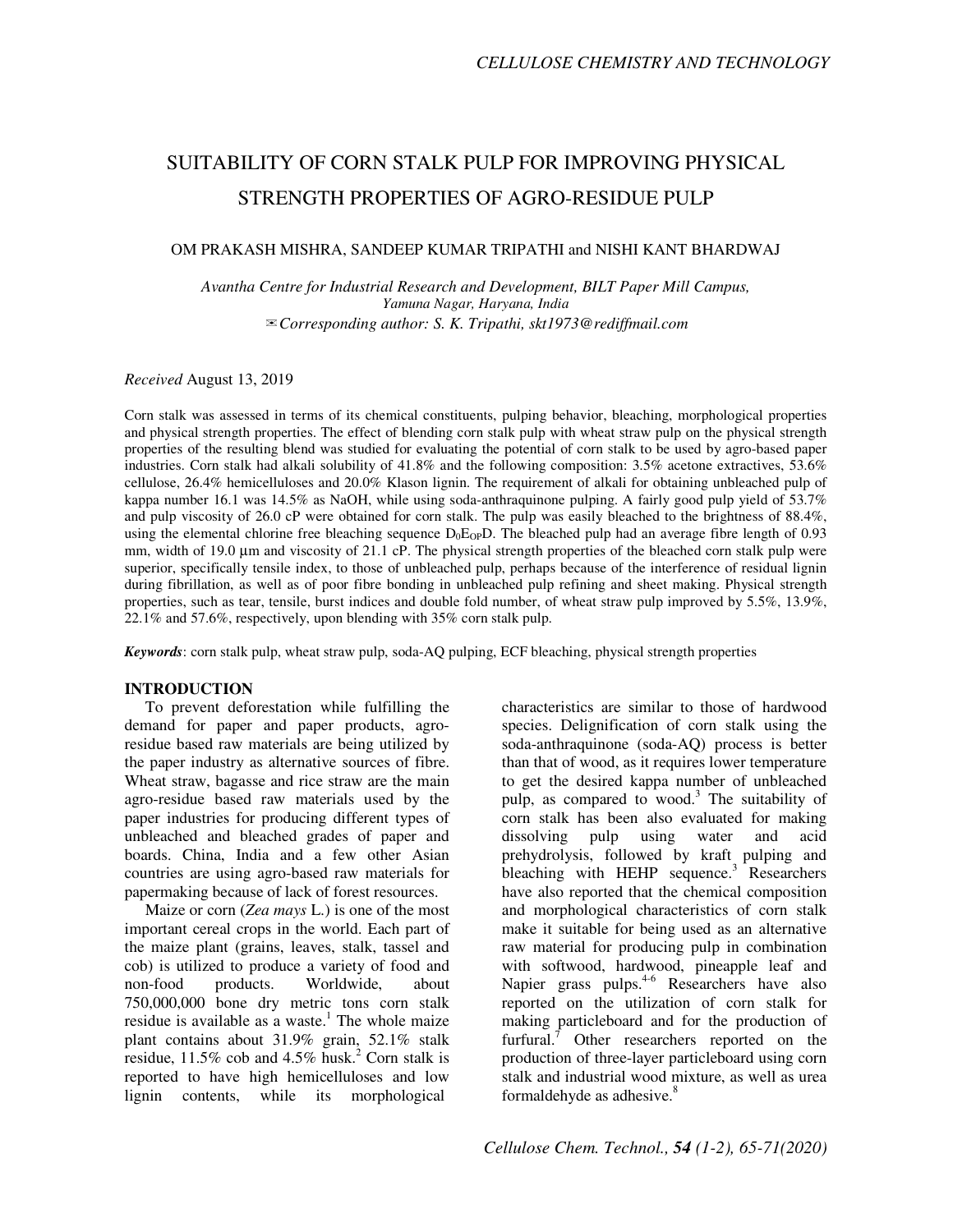However, scanty literature is available on soda-AQ pulping, ECF bleaching of corn stalk pulp and on the suitability of blending bleached corn stalk pulp with agro-residue based mill pulp. In the present study, corn stalk was evaluated with regard to its chemical constituents, morphological characteristics, chemical pulping using the soda-AQ process, elemental chlorine free (ECF) bleaching, followed by blending with wheat straw pulp to find its suitability for the agro-based paper industry.

## **EXPERIMENTAL**

## **Materials**

Corn stalk (*Zea mays* L.) was collected from north India and was chopped into small pieces of about 2-3 cm prior to pulping experiments. To determine the chemical composition of corn stalk, the material was ground in a Wiley mill as per Tappi T 257 sp-14 and screened on a 40 mesh sieve. The chemical constitutents, namely, 1% NaOH solubility, acetone extractives, ash content and Klason lignin, were determined as per Tappi T 212 om-07, T 264 cm-07, T 211 om-12, T 222 om-15, respectively. Cellulose, hemicelluloses and holocellulose were determined as per the methods provided by Updegraff,<sup>9</sup> Deschatelets and Errest, $^{10}$  and Wise. $^{11}$  Wheat straw pulp bleached using the  $D_0E_{OP}D$  sequence was collected from an agro-based paper mill situated in the northern part of India. The mill produces bleachable grade pulp mainly from wheat straw and bagasse. The mill pulp had the brightness of 82.2% and viscosity of 9.3 cP.

#### **Pulping**

Soda-AQ pulping was performed in an autoclave digester, consisting of six bombs of 2.5 L capacity. Maximum cooking temperature (168 °C) was set for pulping the corn stalk. The initial temperature of the glycol bath was maintained at 150 °C. The temperature was raised from 150 °C to 168 °C in 20 min. Cooking at maximum temperature was done for 20 min, using a fixed dose of anthraquinone of 0.05% on corn stalk. The pulps were screened using a Somerville screen with 0.15 mm slot size. Moisture content was analyzed as per Tappi T 412 om-11. Unbleached pulp was analyzed for kappa number and viscosity as per Tappi T 236 om-06 and T 230 om-08, respectively.

#### **Black liquor analysis**

After the end of the cooking process, the cooked mass was squeezed through a Buchner funnel and the black liquor (filtrate) was collected. The liquor was analysed for residual alkali as per T 625 cm-14 and total solids as per T 650 om-15.

#### **Bleaching**

Bleaching of the pulp was carried out using the elemental chlorine free bleaching sequence  $D_0E_{OP}D$ , applying the conditions for the different stages of bleaching as given in Table 1.

For evaluating the optical properties of the bleached pulps, handsheets were formed on a Buchner funnel as per Tappi test method T 218 sp-02. Brightness, whiteness, post colour number and viscosity of the pulps were tested as per ISO 2470, ISO 11475, Tappi UM 200 and Tappi T 230 om-08, respectively.

#### **Fibre morphology**

The morphological properties, such as average fibre length, width, coarseness and fibre length distribution, of the corn stalk unbleached and bleached pulps were analyzed using an L&W fibre tester as per Tappi T 271 om-07. Scanning electron microscopy (SEM) analysis of the unbleached and bleached corn stalk pulps was carried out using a JEOL JSM 6510 LV SEM, at 2500 resolution.

Table 1 Bleaching conditions in different stages

| Parameter                 |    | $\rm E_{OP}$ |     |
|---------------------------|----|--------------|-----|
| Consistency $(\%)$        | 10 | 10           | 10  |
| Temperature $(^{\circ}C)$ | 55 | 80           | 75  |
| Time (min)                | 45 | 120          | 180 |

#### **Physical strength properties**

Refining of unbleached and bleached corn stalk pulps to different freeness levels was carried out using a PFI mill as per Tappi T 248 sp-08. Laboratory handsheets were prepared from both refined and unrefined pulps, using a British handsheet former as

per Tappi T 205 sp-06. The freeness of refined and unrefined pulps was measured as per Tappi T 227 om-09. Physical strength properties, such as tensile, tear, burst indices and folding endurance, were analyzed as per Tappi T 220 sp-01.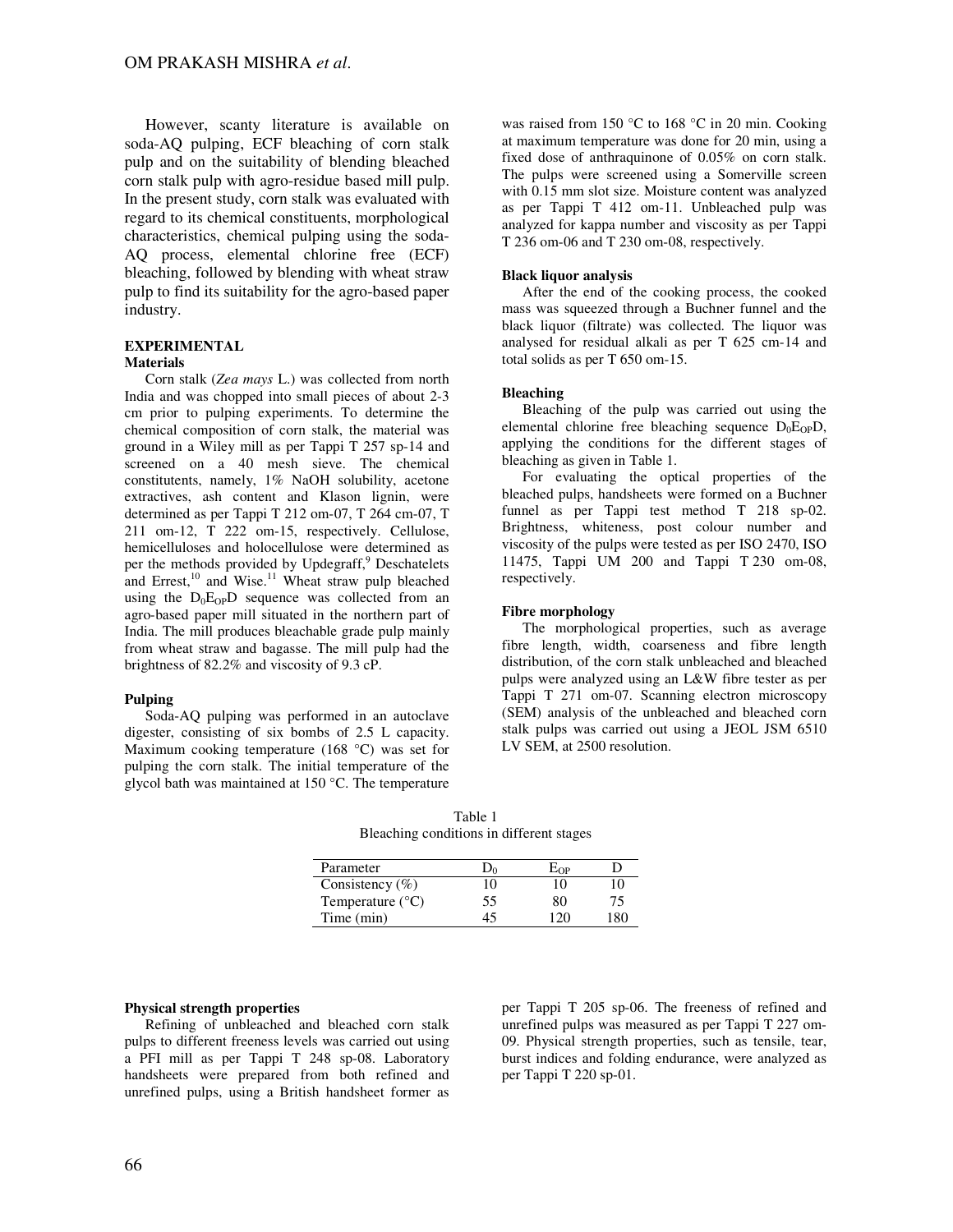## **RESULTS AND DISCUSSION Proximate chemical analysis**

The results of proximate chemical analysis of the corn stalk and their comparison with those for different agro-residue pulps are given in Table 2. Corn stalk has 1.0% alkali solubility of 41.8%, 3.52% acetone extractives, 53.6% cellulose, 26.4% hemicelluloses and 20.0% Klason lignin. Acetone extractives contain mainly waxes, fats, resins, tannins, gums *etc*. <sup>12</sup> Ash and silica content in the corn stalk was significantly lower, as compared to those of other agro-residues, except bagasse.<sup>13-15</sup> Earlier, the researchers reported contents of 27-28% hemicelluloses, 46.5% cellulose and 16.17% lignin in corn stalk, which were comparable with the values obtained in the present study.<sup>16</sup> Chesca *et al*. <sup>17</sup> reported significantly lower cellulose content of 34.6- 42.1%, pentosans of 17.6-20.7%, holocellulose of 62.5-67.7% and similar lignin content of 19.1- 20.9%, ash content of 4.5-5.7% for Romanian corn stalk, as compared to the chemical composition of Indian corn stalk reported in this paper.

## **Soda-AQ pulping**

To optimize the alkali dose during pulping, alkali doses of 13.0, 14.5 and 16.0% as NaOH were applied to get unbleached pulp of kappa number 15±2, which is generally kept by most agro-based paper mills. The detailed pulping results are given in Table 3. The pulping results showed that unbleached pulp with kappa number 16.1 was obtained using 14.5% alkali dose as sodium hydroxide. The screened yield was 53.7%,

with rejects content of 2.8%, which was found quite similar in other agro-raw materials as well. With the increase in alkali dose from 13.0 to 16.0% during pulping, the kappa number of the pulp was reduced from 20.5 to 11.9, and the screened pulp yield decreased from 56.0% to 47.7%. The viscosity of unbleached pulp of 26.0 cP appeared to be better than that of other agrobased unbleached pulps. Earlier, the researchers also reported 43.7% pulp yield with kappa number of 10.4 and pulp viscosity of 32.0 cP for soda-AQ pulping of corn stalk.<sup>18</sup> Chesca et al.<sup>17</sup> reported very low pulp yield of 35.9%, viscosity of 866 mL/g and drainability of 19 ºSR for unbleached soda pulp produced from Romanian corn stalk, as compared to that obtained for Indian corn stalk reported in this paper. Such difference may be due to the different origin of the corn stalk.

## **Bleaching**

Unbleached pulp with kappa number 16.1 was bleached using the  $D_0E_{OP}D$  bleaching sequence, by applying an optimized kappa factor of 0.28 in the  $D_0$  stage of bleaching. The brightness and whiteness of the bleached corn stalk pulp achieved 88.4% ISO and 81.8 points, respectively, which is significantly better than these corresponding values for other agro-based pulps. The brightness reversion measured as post colour number of 0.78 was also comparatively lower than that of other agro-residue based raw pulps. Bleached pulp viscosity of 21.1 cP was significantly higher than that of other straw pulps.<sup>18</sup>

Table 2

Proximate chemical analysis of corn stalk compared to other agro-based raw materials

|                      | Value $(\%)$                  |                           |                          |                       |  |  |
|----------------------|-------------------------------|---------------------------|--------------------------|-----------------------|--|--|
| Constituent          | Corn stalk<br>(present study) | Wheat straw <sup>13</sup> | Rice straw <sup>14</sup> | Bagasse <sup>15</sup> |  |  |
| Hot water solubility | $11.4 \pm 0.3$                | $11.1 \pm 0.7$            | 7.3                      |                       |  |  |
| 1% NaOH solubility   | $41.8 \pm 1.1$                | $28.2 - 35.2$             | 57.7                     | 32.7                  |  |  |
| Acetone extractives  | $3.52 \pm 0.15$               | $2.3 \pm 0.2$             | $0.56*$                  | $2.7*$                |  |  |
| Cellulose            | $53.6 \pm 1.7$                | $36.6 - 47.8$             | $28 - 36$                | 47.2                  |  |  |
| Hemicellulose        | $26.4 \pm 1.2$                | $23.6 - 28.1$             | $23 - 28$                | 24.7                  |  |  |
| Klason lignin        | $20.0 \pm 0.9$                | $16.4 - 19.9$             | $12 - 16$                | 19.2                  |  |  |
| Holocellulose        | $77.5 \pm 1.6$                | $64.4 - 72.7$             |                          | 71.5                  |  |  |
| Ash                  | $4.65 \pm 0.2$                | $5.2 - 7.1$               | $15-20$                  | 2.6                   |  |  |
| Silica               | $0.65 \pm 0.03$               | $4.1 \pm 0.2$             | $9-14$                   |                       |  |  |

*\**Alcohol benzene extractives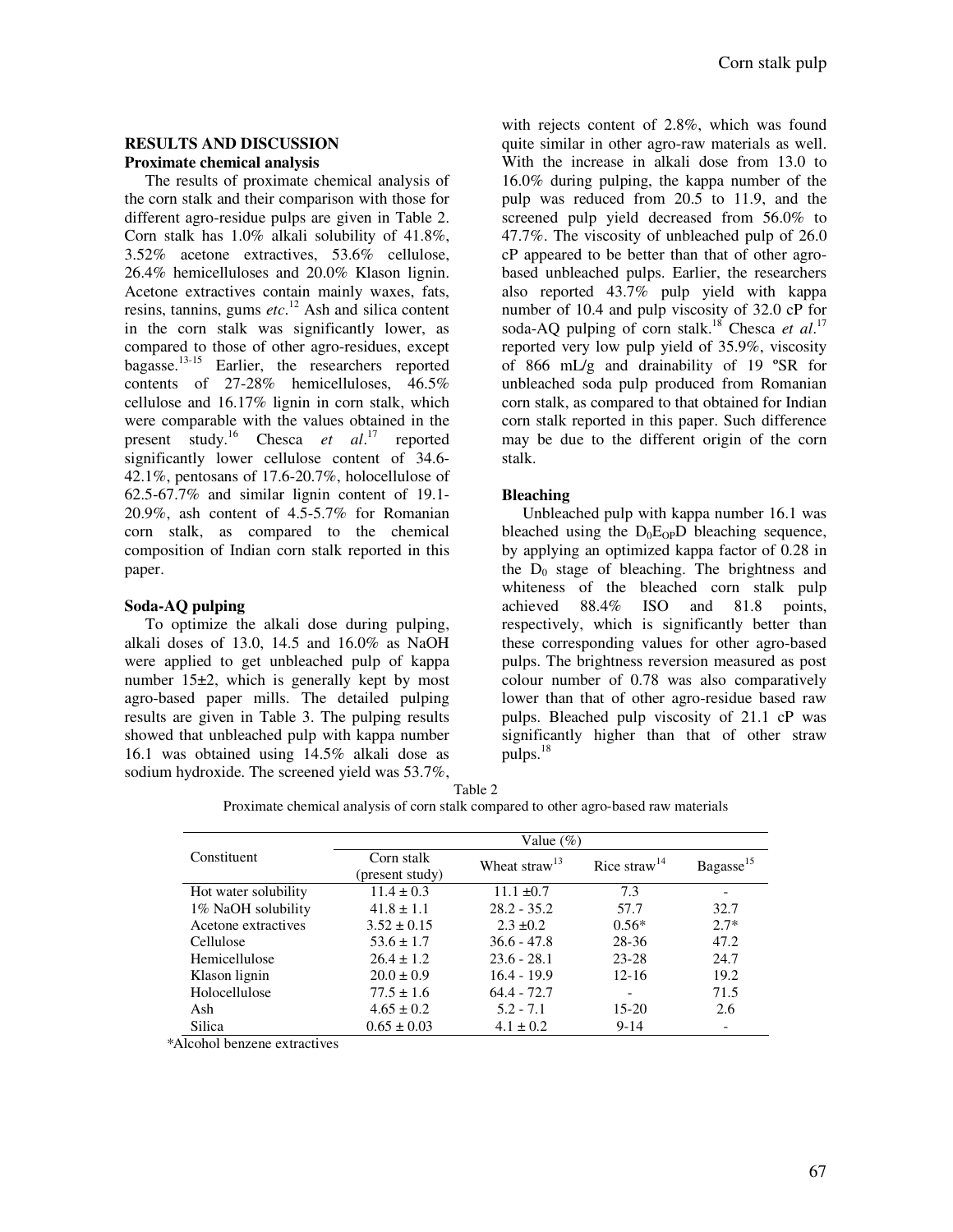| Parameter                | Results         |      |      |  |  |
|--------------------------|-----------------|------|------|--|--|
| Alkali as NaOH (%)       | 13.0            | 14.5 | 16.0 |  |  |
|                          | Pulp properties |      |      |  |  |
| Kappa number             | 20.3            | 16.1 | 11.9 |  |  |
| Unscreened yield $(\% )$ | 62.7            | 56.5 | 49.3 |  |  |
| Rejects $(\%)$           | 6.7             | 2.8  | 1.6  |  |  |
| Screened yield $(\% )$   | 56.0            | 53.7 | 47.7 |  |  |
| Brightness (%ISO)        | 33.8            | 35.1 | 37.5 |  |  |
| Viscosity (cP)           |                 | 26.0 |      |  |  |
| Black liquor properties  |                 |      |      |  |  |
| Total solids $(\%)$      | 12.2            | 12.9 | 13.6 |  |  |
| RAA g/L as NaOH          | 2.6             | 4.1  | 6.2  |  |  |

Table 3 Soda-AQ pulping of corn stalk

#### Table 4

Bleaching of corn stalk pulp using  $D_0E_{OP}D$  bleaching sequence

| Parameter                       | Results |
|---------------------------------|---------|
| Kappa number                    | 16.1    |
| $D_0$ stage                     |         |
| End pH                          | 2.3     |
| Residual ClO <sub>2</sub> (ppm) | 12.1    |
| $E_{OP}$ stage                  |         |
| End pH                          | 11.3    |
| Residual $H_2O_2$ (ppm)         | 3.4     |
| Kappa number                    | 1.2     |
| Brightness (% ISO)              | 82.0    |
| D stage                         |         |
| End pH                          | 3.3     |
| Residual $ClO2(ppm)$            | 20      |
| Brightness (% ISO)              | 88.4    |
| Whiteness (CIE)                 | 81.8    |
| Viscosity (cP)                  | 21.1    |
| Post color number               | 0.78    |
| Shrinkage $(\%)$                | 6.9     |



Figure 1: Brightness evolution of different agro-residue pulps using  $D_0E_{OP}D$  sequence

Earlier research reported having achieved up to 80.0 point whiteness, while using organosolv pulping, followed by TCF bleaching sequences, for corn stalk pulp.<sup>19</sup> Detailed ECF bleaching results for corn stalk are provided in Table 4. The development of pulp brightness during bleaching of corn straw pulp was found comparable with

that of bagasse pulp and superior to that of wheat straw and rice straw pulps, as shown in Figure 1.

### **Fibre morphology**

Detailed morphological properties of unbleached and bleached corn stalk pulps are given in Table 5. Average fibre length and width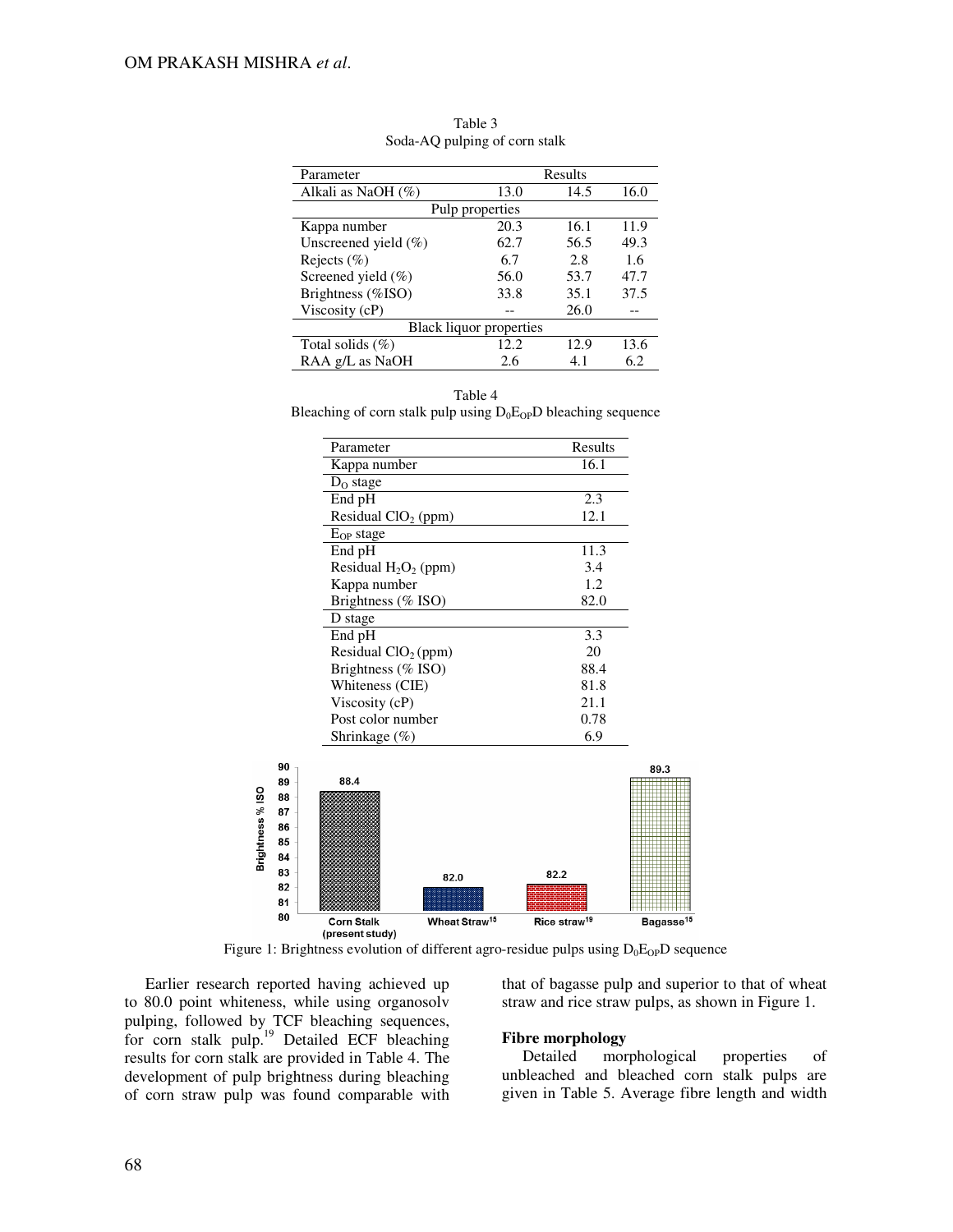of unbleached and bleached cork stalk pulps were of 0.96 mm and 19.3 µm, and of 0.93 mm and 19.0 µm, respectively. The fibre length and width of corn stalk pulp were comparatively higher than earlier reported values (0.818 mm fibre length and 17.5  $\mu$ m fibre width) for wheat straw pulp.<sup>13</sup> Several other researchers have reported on the morphological properties of corn stalk pulp as being comparable to those of hardwood pulp.<sup>16,20</sup> The coarseness of the bleached corn stalk pulp, *i.e.* 94.1 µg/m, was also higher than an earlier reported coarseness of 71.8 µg/m for ECF bleached wheat straw pulp.<sup>13</sup> Higher coarseness of corn stalk pulp may result in higher physical strength properties of paper handsheets prepared from it, as compared to those of paper prepared from wheat straw pulp.

SEM micrographs of unbleached and bleached corn stalk pulps are shown in Figure 2 and Figure 3, respectively. ECF bleaching of pulp facilitates the fibrillation of pulp fibers. More fibrils are visible in the bleached corn stalk pulp, as compared to the unbleached pulp. Improved fibrillation in bleached pulp may result in higher physical strength properties, as compared to those of unbleached pulp. Other authors have also Table 5

reported an improvement in physical strength properties due to improved fibrillation, specifically tensile index. $2^{1,22}$ 

## **Physical strength properties of corn stalk pulps**

Physical strength properties of unbleached and bleached corn stalk pulps, at different freeness levels, are given in Table 6. The unbleached and bleached corn stalk pulps presented Canadian standard freeness (CSF) of 490 mL and 480 mL, respectively. These pulps were refined further to get CSF of about 400 mL and 350 mL for developing strength properties. The unbleached pulp required 150 and 550 PFI mill revolutions and the bleached pulp required 150 and 500 PFI revolutions to obtain pulps of about 400 mL and 350 mL CSF, respectively. The unrefined unbleached corn stalk pulp had tensile, burst, tear indices and double fold number of 49.1 N.m/g, 3.80 kN/g, 7.53 mN.m<sup>2</sup>/g and 86, respectively. The physical strength properties of the unbleached corn stalk pulp were improved upon refining the pulp to 405 mL CSF. Further increase in the extent of refining improved the physical strength properties, except tear index.

| Morphological properties of unbleached and bleached corn stalk pulps |                 |               |  |  |
|----------------------------------------------------------------------|-----------------|---------------|--|--|
| Parameter                                                            | Unbleached pulp | Bleached pulp |  |  |
| Average fibre length (mm)                                            | 0.96            | 0.93          |  |  |
| Width $(\mu m)$                                                      | 19.3            | 19.0          |  |  |
| Coarseness $(\mu g/m)$                                               | 95.7            | 94.1          |  |  |
| Length distribution                                                  |                 |               |  |  |
| $0.2 - 0.5$ mm                                                       | 32.6            | 34.4          |  |  |
| $0.5 - 1.5$ mm                                                       | 47.9            | 47.2          |  |  |
| $1.5 - 3.0$ mm                                                       | 18.2            | 16.7          |  |  |
| $>$ 3.0 mm                                                           | 1.3             |               |  |  |





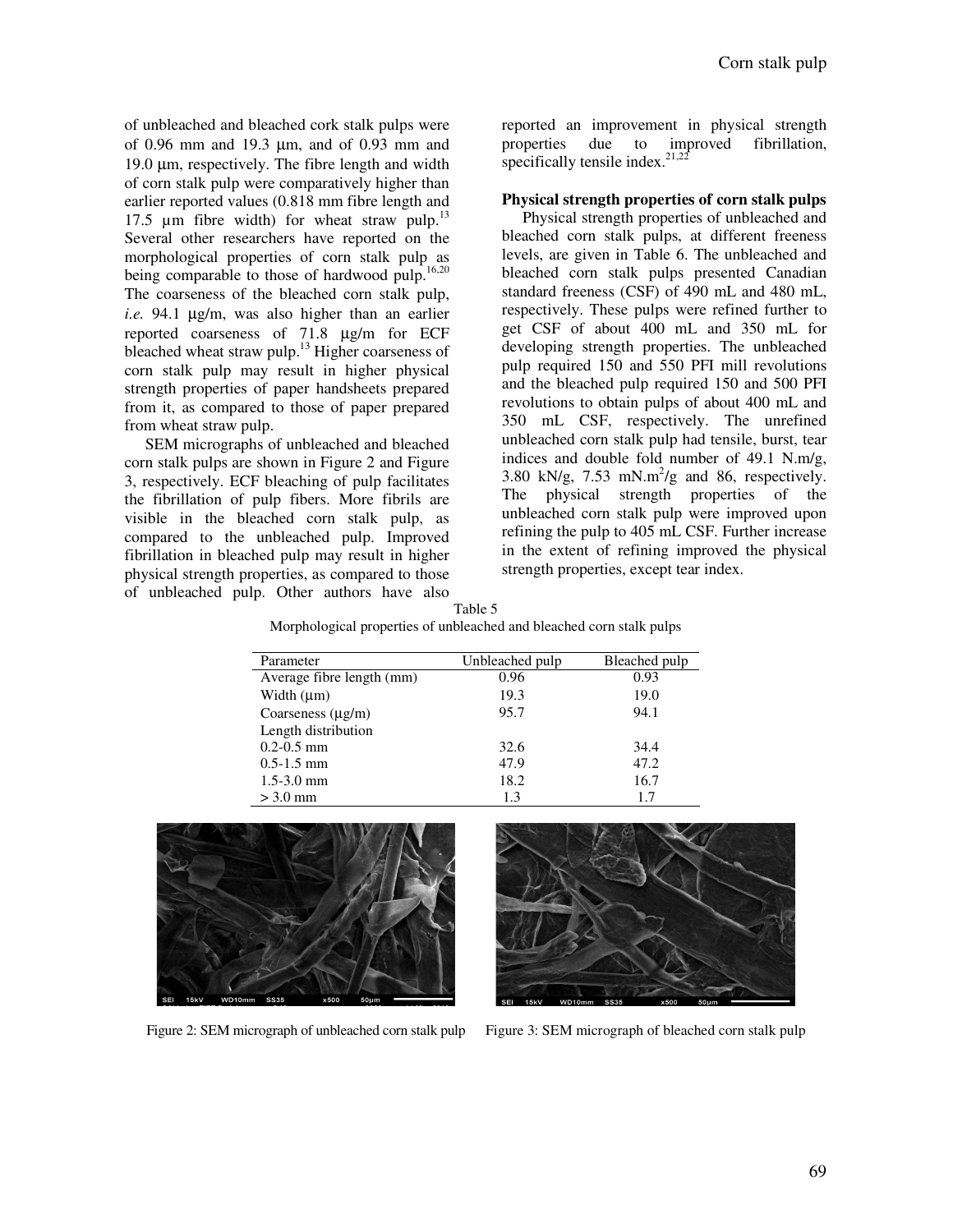| Parameter               |      | Unbleached pulp |      |          | Bleached pulp |      |  |
|-------------------------|------|-----------------|------|----------|---------------|------|--|
| No. of revolutions      |      | 150             | 550  | $\Omega$ | 150           | 500  |  |
| $CSF$ (mL)              | 490  | 405             | 345  | 480      | 405           | 345  |  |
| Bulk $(cc/g)$           | 1.32 | 1.30            | 1.32 | 1.30     | 1.29          | 1.30 |  |
| Tensile index $(N.m/g)$ | 49.1 | 58.7            | 60.8 | 54.2     | 61.5          | 63.9 |  |
| Burst index $(kN/g)$    | 3.80 | 4.82            | 5.09 | 4.16     | 4.85          | 5.37 |  |
| Tear index $(mN.m^2/g)$ | 7.53 | 7.94            | 7.69 | 8.73     | 8.28          | 7.29 |  |
| Double fold number      | 86   | 319             | 349  | 89       | 303           | 356  |  |

Table 6 Physical strength properties of unbleached and bleached corn stalk pulps

| . .<br>M<br>v<br>۰. |  |
|---------------------|--|
|---------------------|--|

Physical strength properties of different blends of corn stalk and wheat straw pulps

| Parameter               | Wheat straw : corn stalk |       |       |       |       |
|-------------------------|--------------------------|-------|-------|-------|-------|
|                         | 100:0                    | 100:0 | 70:30 | 65:35 | 60:40 |
| No. of revolutions      | 0                        | 200   | 200   | 250   | 300   |
| $\mathrm{S}R$           | 492                      | 420   | 430   | 430   | 425   |
| Bulk $(cc/g)$           | 1.36                     | 1.31  | 1.29  | 1.30  | 1.28  |
| Tensile index (N.m/g)   | 41.5                     | 53.2  | 56.5  | 57.5  | 60.6  |
| Burst index $(kN/g)$    | 3.56                     | 3.89  | 4.54  | 4.64  | 4.75  |
| Tear index $(mN.m^2/g)$ | 7.21                     | 7.32  | 7.43  | 7.52  | 7.72  |
| Double fold number      | 27                       | 85    | 101   | 126   | 134   |

Daud *et al.*<sup>23</sup> reported very low tensile index, of 9.1 Nm/g, tear index of 1.2 Nm<sup>2</sup>/g and comparable burst index of 6.6  $kPa.m^2/g$  for unbleached corn stalk pulp of Malaysian origin, as compared to the corresponding values of the corn stalk pulp reported in this study. The bleached corn stalk pulp had tensile index of 54.2 N.m/g, burst index of 4.16, tear index of 8.73 and double fold number of 89. Upon refining of the pulp, the tear index of the bleached pulp was reduced even when refining the pulp to 405 mL CSF. However, other properties, such as tensile and burst indices, as well as double fold number, were improved.

## **Physical strength properties of different blends of corn stalk and wheat straw pulp**

The bleached unrefined wheat straw pulp was blended with bleached unrefined corn stalk pulp in ratios of 70:30, 65:35 and 60:40. The bleached wheat straw pulp and different blends were refined to obtain pulps having CSF of about 425 mL and the effect of blending on the physical strength properties of handsheets was analyzed. Detailed results of physical strength properties for the different blends of corn stalk and wheat straw pulps are given in Table 7. The bleached wheat straw pulp had a tensile index of 52.3 N.m/g, burst index of 3.89, tear index of 7.32 and double fold number of 85. Blending corn stalk pulp with the bleached wheat straw pulp significantly

improved the physical strength properties, namely, tensile index by 13.9%, burst index by 22.1%, tear index by 5.5% and double fold by 57.6%. The reason behind the improvement in physical strength properties may be the higher average fiber length and coarseness of corn stalk pulp, as compared to those of wheat straw pulp.

## **CONCLUSION**

The chemical composition of corn stalk is similar to that of other agro-based raw materials, such as wheat straw and sugarcane bagasse. To produce unbleached pulp with a kappa number of 14.5, screened pulp yield of 53.7% and viscosity of 26.0 cP, the alkali requirement was of 14.5% as NaOH, while using soda-AQ pulping for corn stalk. The pulp produced was easily bleachable to a brightness of 88.4% ISO. Based on the findings, it can be concluded that corn stalk can be utilized for papermaking by agro-based paper mills as its pulping behavior and bleaching response are similar to those of other agro-residue based raw materials. Blending corn stalk pulp with wheat straw pulp improved the physical strength properties of the resulting blend, which may help agro-residue based paper mills to improve their product quality.

## **REFERENCES**

1 T. Y. A. Fahmy, F. Mobarak, M. E. J. Sakhawy and M. H. Fadi, *Int*. *J*. *Chem*. *Tech*. *Res*., **10**, 425 (2017),